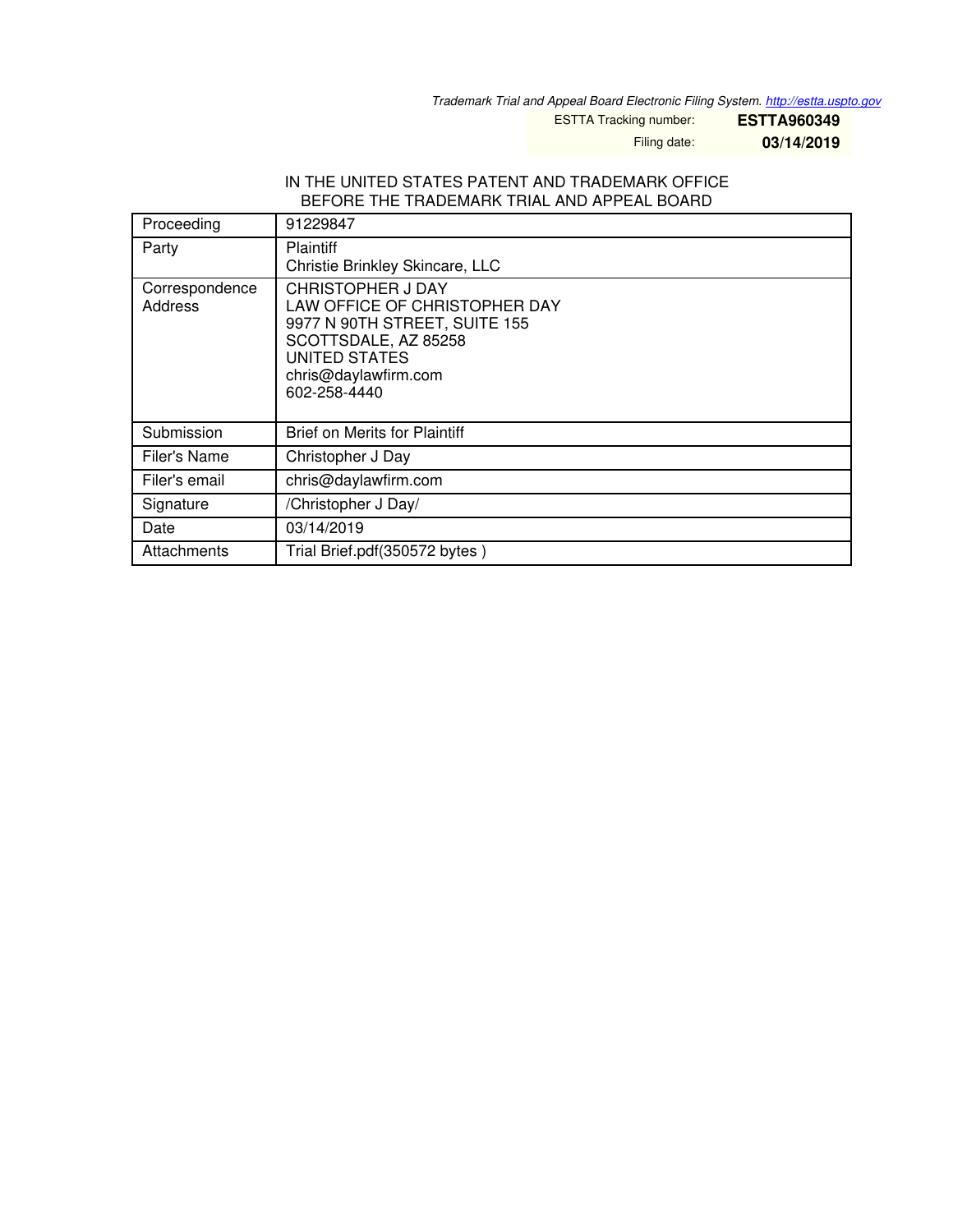### **IN THE UNITED STATES PATENT AND TRADEMARK OFFICE BEFORE THE TRADEMARK TRIAL AND APPEAL BOARD**

*In re:*

Mark: IR DEFENSE Serial No.: 86660963 Published: May 03, 2016 TTAB No.: 91229847

Christie Brinkley Skincare, LLC**,**  Opposer, vs.

Alumier Europe Ltd**,** 

Applicant.

### **OPPOSER'S MAIN TRIAL BRIEF**

Opposer, through its attorney Christopher J. Day, submits its Main Trial Brief in support

of its Notice of Opposition and hereby moves the Trademark Trial and Appeal Board ("TTAB")

for an order refusing to register U.S. Trademark App. Ser. No. 86660963.

Dated March 14, 2019.

 /Christopher J. Day/ Christopher J. Day, Attorney for Opposer **Day Law Firm**  9977 North 90th Street, Suite 155 Scottsdale, AZ 85258 Telephone: (602) 258-4440 chris@daylawfirm.com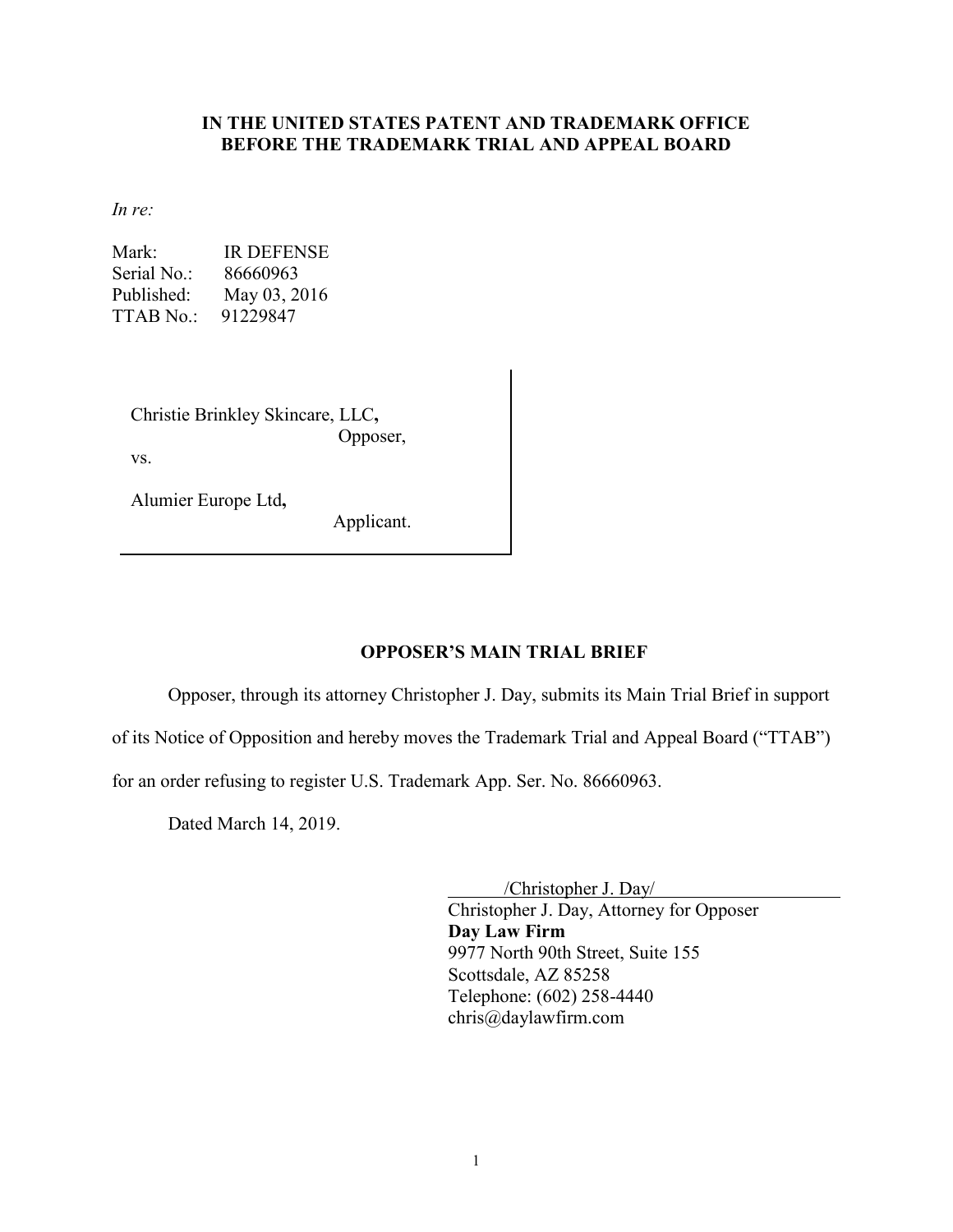| Ι.                                                                               |                 |                                                                                   |  |  |  |
|----------------------------------------------------------------------------------|-----------------|-----------------------------------------------------------------------------------|--|--|--|
| П.                                                                               |                 |                                                                                   |  |  |  |
| Ш.                                                                               |                 |                                                                                   |  |  |  |
|                                                                                  | A.              |                                                                                   |  |  |  |
| <b>B.</b>                                                                        |                 |                                                                                   |  |  |  |
|                                                                                  | $\mathcal{C}$ . |                                                                                   |  |  |  |
| IV.                                                                              |                 |                                                                                   |  |  |  |
|                                                                                  | A.              |                                                                                   |  |  |  |
|                                                                                  | <b>B.</b>       |                                                                                   |  |  |  |
| $\mathcal{C}$ .                                                                  |                 |                                                                                   |  |  |  |
| Applicant's IR DEFENSE Mark is Confusingly Similar to Opposer's IR DEFENSE<br>1. |                 |                                                                                   |  |  |  |
|                                                                                  |                 |                                                                                   |  |  |  |
|                                                                                  | 2.              |                                                                                   |  |  |  |
|                                                                                  | 3.              |                                                                                   |  |  |  |
|                                                                                  | D.              | The Subject Mark is Primarily Merely Descriptive and Must Be Refused Registration |  |  |  |
|                                                                                  |                 |                                                                                   |  |  |  |
|                                                                                  |                 |                                                                                   |  |  |  |
|                                                                                  |                 |                                                                                   |  |  |  |

# **TABLE OF CONTENTS**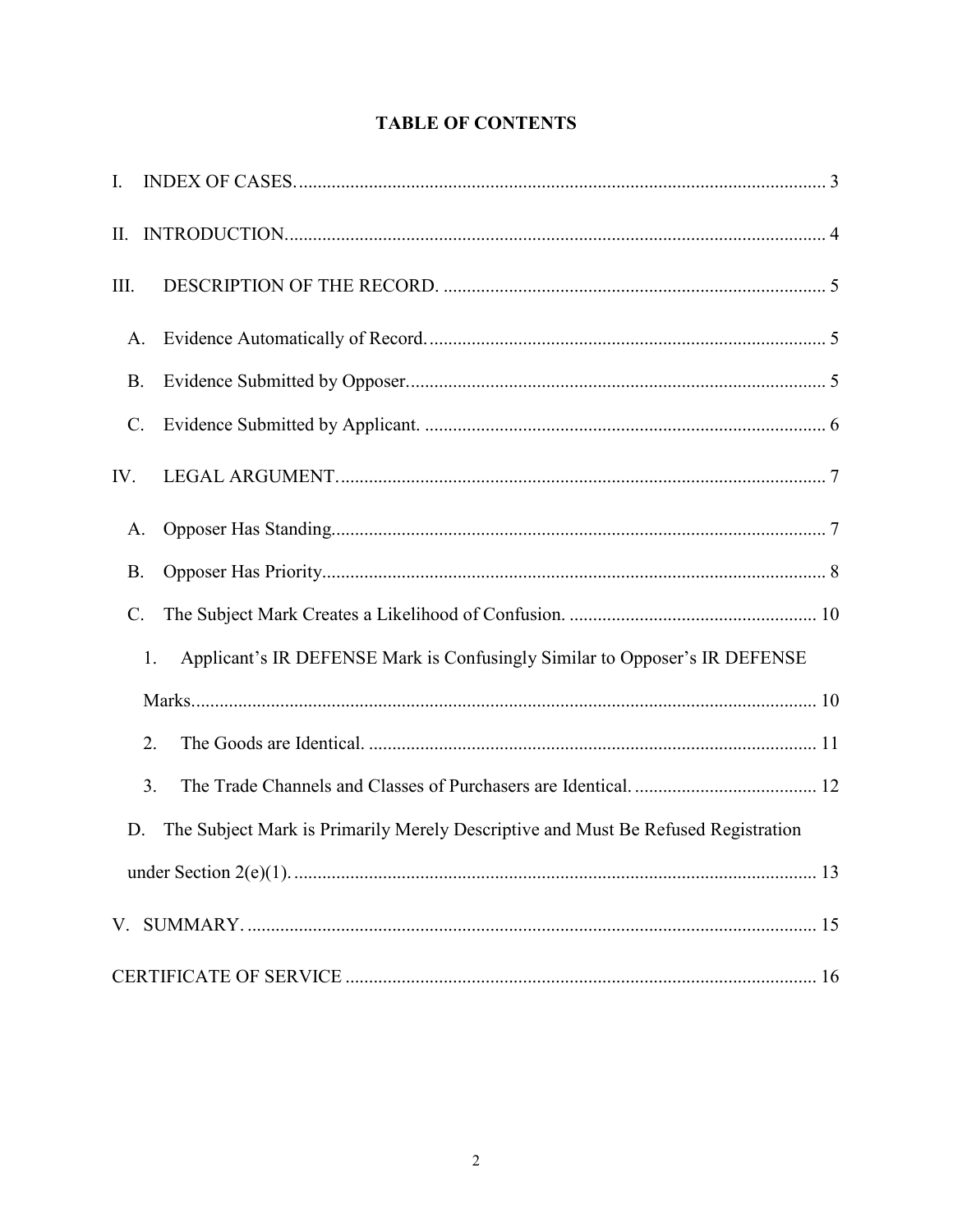# **I. INDEX OF CASES.**

## **CASES**

| Coach Servs., Inc. v. Truimph Learning LLC, 668 F.3d 1356, 1368, 101 USPQ2d 1713, 1721 (Fed. Cir.<br>. 11 |
|-----------------------------------------------------------------------------------------------------------|
| Empresa Cubana Del Tabaco v. Gen. Cigar Co., 753 F.3d 1270, 111 USPQ2d 1058, 1062 (Fed. Cir.              |
| Federated Foods, Inc. v. Fort Howard Paper Co., 544 F.2d 1098, 192 USPQ 24, 29 (CCPA 1976)  10            |
|                                                                                                           |
|                                                                                                           |
|                                                                                                           |
| In re E.I. du Pont de Nemours & Co., 476 F.2d 1357, 177 USPQ 563, 567 (CCPA 1973)  10                     |
| In re i.am.symbolic, LLC, 866 F.3d 1315, 123 USPQ2d 1744, 1749 (Fed. Cir. 2017) 12                        |
| In re Majestic Distilling Co., 315 F.3d 1311, 65 USPQ2d 1201, 1203 (Fed. Cir. 2003)  10                   |
| In re Nat'l Data Corp., 753 F.2d 1056, 1058, 224 USPQ 749, 751 (Fed. Cir. 1985)11                         |
| In re Viterra Inc., 671 F.3d 1358, 1362, 101 USPQ2d 1905, 1908 (Fed. Cir. 2012) 11                        |
| Joel Gott Wines LLC v. Rehoboth Von Gott Inc., 107 USPQ2d 1424, 1430 (TTAB 2013)  11                      |
|                                                                                                           |
|                                                                                                           |
| Midwestern Pet Foods, Inc. v. Societe des Produits Nestle S.A., 685 F.3d 1046, 1053, 103 USPQ2d 1435,     |
|                                                                                                           |
| Otto Roth & Co. v. Universal Foods Corp., 640 F.2d 1317, 209 USPQ 40, 44 (CCPA 1981)                      |
|                                                                                                           |
|                                                                                                           |
| Stone Lion Capital Partners, LP v. Lion Capital LLP, 746 F.3d 1317, 110 USPQ2d 1157, 1162 (Fed. Cir.      |
|                                                                                                           |
|                                                                                                           |
| Tuxedo Monopoly, Inc. v. Gen. Mills Fun Group, 648 F.2d 1335, 209 USPQ 986, 988 (CCPA 1981) 12            |
|                                                                                                           |

# **STATUTES**

### **REGULATIONS**

| $27 \cap F$ D $82122$ |  |  |
|-----------------------|--|--|
|                       |  |  |
|                       |  |  |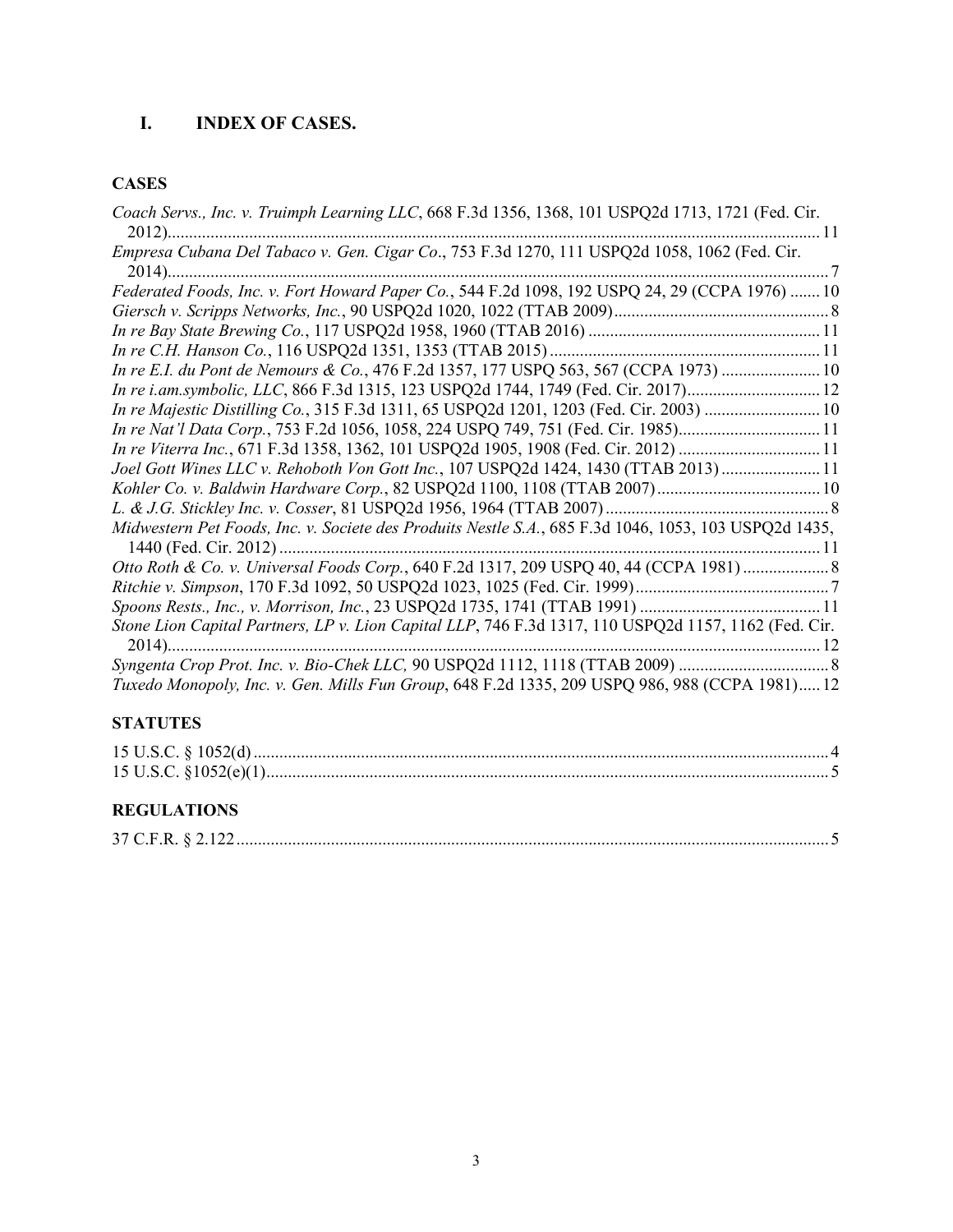#### **II. INTRODUCTION.**

Since at least as early as November 2014, Opposer has used the mark IR DEFENSE, separately and in connection with other marks, including RECAPTURE DAY + IR DEFENSE, RECAPTURE 360 + IR DEFENSE, CLOSE UP + IR DEFENSE, BRIGHTENING SERUM + IR DEFENSE, UPLIFT + IR DEFENSE and related marks ("Opposer's IR DEFENSE Marks") in commerce in connection with the promotion and sale of Opposer's goods and services, including cosmetics that provide protection against infrared radiation and non-medicated skin care preparations. In addition to Opposer's common law rights in Opposer's IR DEFENSE Marks, Opposer is the owner of the following U.S. Trademark Registration Applications, each of which is for "cosmetics that provide protection against infrared radiation; non-medicated skin care preparations that provide protection against infrared radiation:"

- App. Ser. No 86726961 for the mark IR DEFENSE
- App. Ser. No. 86740503 for the mark RECAPTURE 360 + IR DEFENSE
- App. Ser. No. 86726965 for the mark RECAPTURE DAY + IR DEFENSE

 In this action, Opposer seeks an order refusing registration of U.S. Trademark Registration App. Ser. No. 86660963 for the mark IR DEFENSE for "beauty serums that provide protection against infrared radiation" under Section 2(d) of the Lanham Act, which prohibits the registration of a mark which "[c]onsists of or comprises a mark which so resembles a mark registered in the Patent and Trademark Office, or a mark or trade name previously used in the United States by another and not abandoned, as to be likely, when used on or in connection with the goods of the applicant, to cause confusion, or to cause mistake, or to deceive" Trademark Act Section 2(d), 15 U.S.C. § 1052(d). Alternatively, Opposer seeks an order refusing registration under Section 2(e)(1) of the Lanham Act, which prohibits registration on the the principal register for a mark that "when used on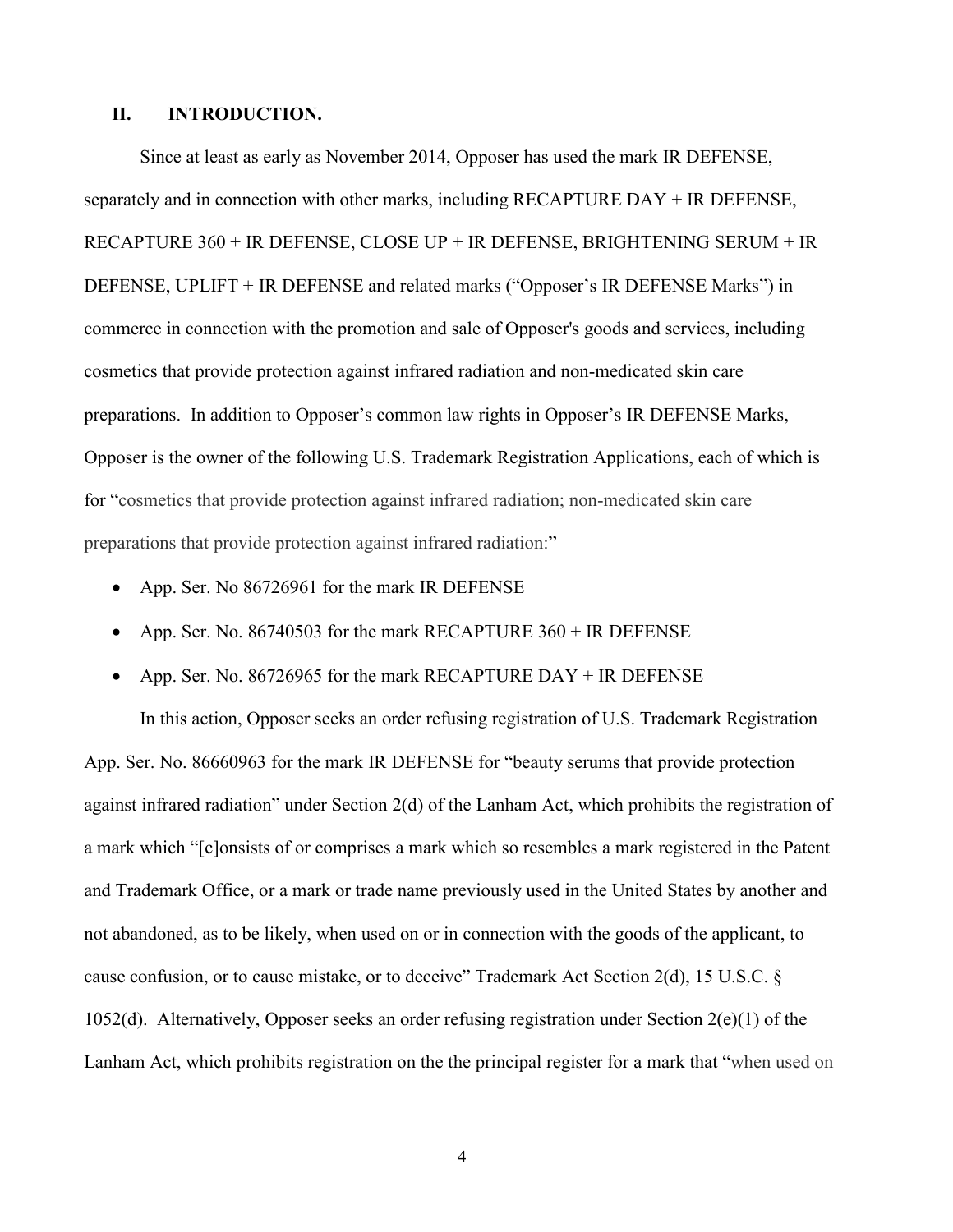or in connection with the goods of the applicant is merely descriptive." Trademark Act Section  $2(e)(1)$ , 15 U.S.C.  $\S 1052(e)(1)$ .

### **III. DESCRIPTION OF THE RECORD.**

The evidence of record consists of the following:

#### **A. Evidence Automatically of Record.**

 Pursuant to Trademark Rule 2.122, 37 C.F.R. § 2.122, the record includes the pleadings and orders in this proceeding and the file history of the subject application.

### **B. Evidence Submitted by Opposer.**

#### **Opposer's Notice of Reliance (9 TTABVUE)**

- 1. Title and Status Copies of Opposer's U.S. Trademark Registration App. Ser. No. 86740503 for the mark IR DEFENSE. (9 TTABVUE 7-10).
- 2. Title and Status Copies of Opposer's U.S. Trademark Registration application: App. Ser. No. 86726965 for the mark RECAPTURE DAY + IR DEFENSE. (9 TTABVUE 11-14).
- 3. Title and Status Copies of Opposer's U.S. Trademark Registration application: App. Ser. No. 86740503 for the mark RECAPTURE 360 + IR DEFENSE. (9 TTABVUE 15-17).
- 4. Dictionary/Thesaurus definition for PROTECTION as found in Webster's Third New International Dictionary, Unabridged, s.v., (9 TTABVUE 19).
- 5. Dictionary definition for IR as found in Webster's Third New International Dictionary, Unabridged, s.v., (9 TTABVUE 20).
- 6. Dictionary definition for DEFENSE as found in Webster's Third New International Dictionary, Unabridged, s.v., (9 TTABVUE 21).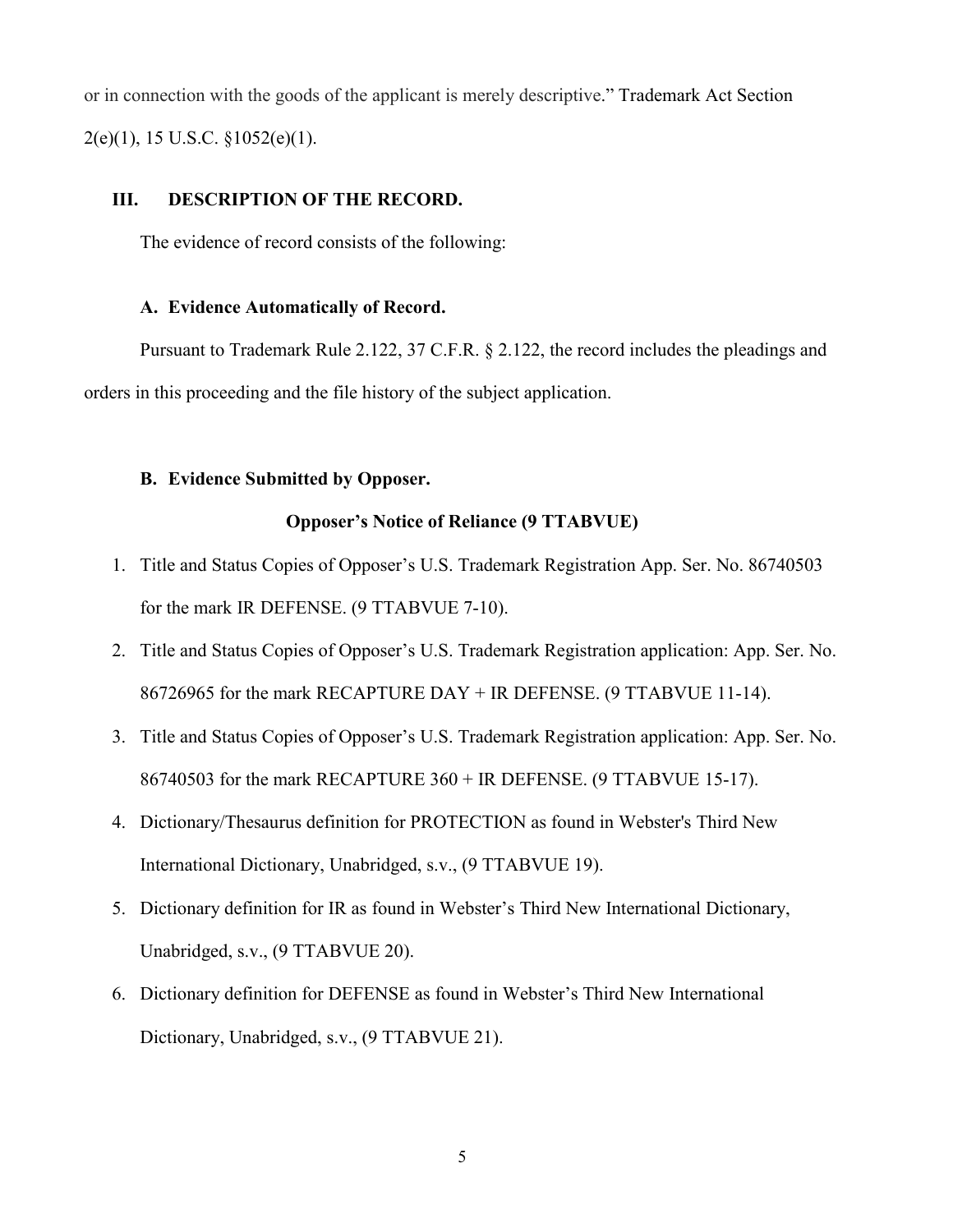- 7. Internet printout from [https://www.lovelyskin.com/blog/p/the-next-big-thing-infrared](https://www.lovelyskin.com/blog/p/the-next-big-thing-infrared-sunscreen)[sunscreen,](https://www.lovelyskin.com/blog/p/the-next-big-thing-infrared-sunscreen) accessed on October 01, 2018 (9 TTABVUE 22-23).
- 8. Internet printout from [https://www.skinmedica.com/Products/Protect,](https://www.skinmedica.com/Products/Protect) accessed on October 01, 2018 (9 TTABVUE 24-25).
- 9. Internet printout from<https://www.skinmedica.com/products/protect/totaldefenserepairspf50> accessed on October 01, 2018 (9 TTABVUE 26).
- 10. Internet printout from [https://www.kohls.com/product/prd-2078753/christie](https://www.kohls.com/product/prd-2078753/christie-brinkleyauthentic-skincare-recapture-day-ir-defense-anti-aging-cream-spf-30.jsp)[brinkleyauthentic-skincare-recapture-day-ir-defense-anti-aging-cream-spf-30.jsp,](https://www.kohls.com/product/prd-2078753/christie-brinkleyauthentic-skincare-recapture-day-ir-defense-anti-aging-cream-spf-30.jsp) accessed on October 01, 2018 (9 TTABVUE 27-29).
- 11. Internet printout from [https://www.kohls.com/product/prd-2078840/christie-](https://www.kohls.com/product/prd-2078840/christie-brinkleyauthentic-skincare-uplift-ir-defense-firming-neck-deacutecoletteacutetreatment.jsp?prdPV=5)

[brinkleyauthentic-skincare-uplift-ir-defense-firming-neck-](https://www.kohls.com/product/prd-2078840/christie-brinkleyauthentic-skincare-uplift-ir-defense-firming-neck-deacutecoletteacutetreatment.jsp?prdPV=5)

[deacutecoletteacutetreatment.jsp?prdPV=5,](https://www.kohls.com/product/prd-2078840/christie-brinkleyauthentic-skincare-uplift-ir-defense-firming-neck-deacutecoletteacutetreatment.jsp?prdPV=5) accessed on October 01, 2018 (9 TTABVUE 30-

31).

12. Internet printout from https://www.hsn.com/products/christie-brinkley-refocus-eye-irdefenseserum/7690918#template-product-detail-reviews, accessed on October 01, 2018 (9

TTABVUE 32-34).

| <b>Witness</b> | <b>Title/Description</b>    | Location               |
|----------------|-----------------------------|------------------------|
| Andrew Surwilo | Managing Member,            | <b>10 TTABVUE 2-12</b> |
|                | Christie Brinkley Skincare, |                        |
|                |                             |                        |

## **Opposer's Trial Testimony (10 TTABVUE)**

### **C. Evidence Submitted by Applicant.**

### **Applicant's Notice of Reliance (11 TTABVUE)**

File history documents from Opposer's U.S. Trademark Registration App. Ser. No.

87726961 for the mark IR DEFENSE.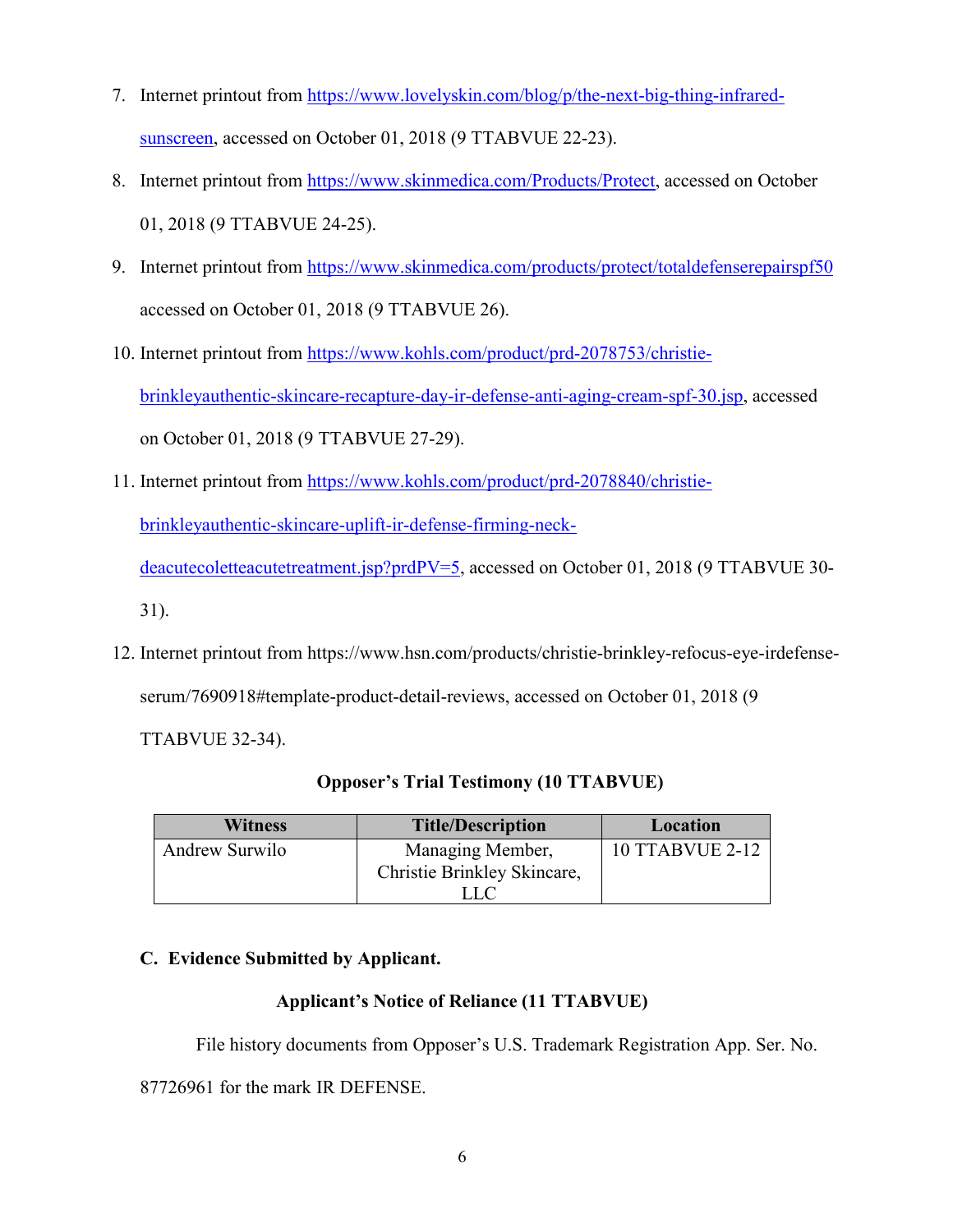### **IV. LEGAL ARGUMENT.**

 Opposer has plead and proved standing, priority and likelihood of confusion. Opposer has further plead and proved a prima facie case that Applicant's IR DEFENSE mark, when applied to "Beauty serums that provide protection against infrared radiation" is primarily merely descriptive and therefore not entitled to registration on the Principal Register under Trademark Act Section  $2(e)(1)$ .

### **A. Opposer Has Standing.**

 Standing is a threshold issue that must be proven by a plaintiff in every *inter partes* case. *See Empresa Cubana Del Tabaco v. Gen. Cigar Co*., 753 F.3d 1270, 111 USPQ2d 1058, 1062 (Fed. Cir. 2014), *cert. denied*, 135 S. Ct. 1401 (2015). The plaintiff must show that it has a real interest in the proceeding beyond that of a mere intermeddler and that it has a reasonable basis for its belief of damage resulting from registration of the subject mark. *Ritchie v. Simpson*, 170 F.3d 1092, 50 USPQ2d 1023, 1025 (Fed. Cir. 1999).

 Opposer has pled ownership of the Opposer's IR DEFENSE Marks in connection with cosmetics that provide protection against infrared radiation and non-mediated skin care preparations that provide protection against infrared radiation. In addition to Opposer's common law rights in the Opposer's IR DEFENSE Marks, Opposer is the owner of U.S. Trademark Registration App. Ser. Nos. 86726961 for the mark IR DEFENSE, 86726965 for the mark RECAPTURE DAY + IR DEFENSE, and 86740503 for the mark RECAPTURE 360 + IR DEFENSE. Each of Opposer's pending registration applications describes "cosmetics that provide protection against infrared radiation; non-mediated skin care preparations that provide protection against infrared radiation." And each of Opposer's pending registration applications has been placed on suspension, and Opposer has been notified the USPTO will assert a refusal to register Opposer's mark based on a likelihood of confusion with the subject application. In the Answer, Applicant admitted each of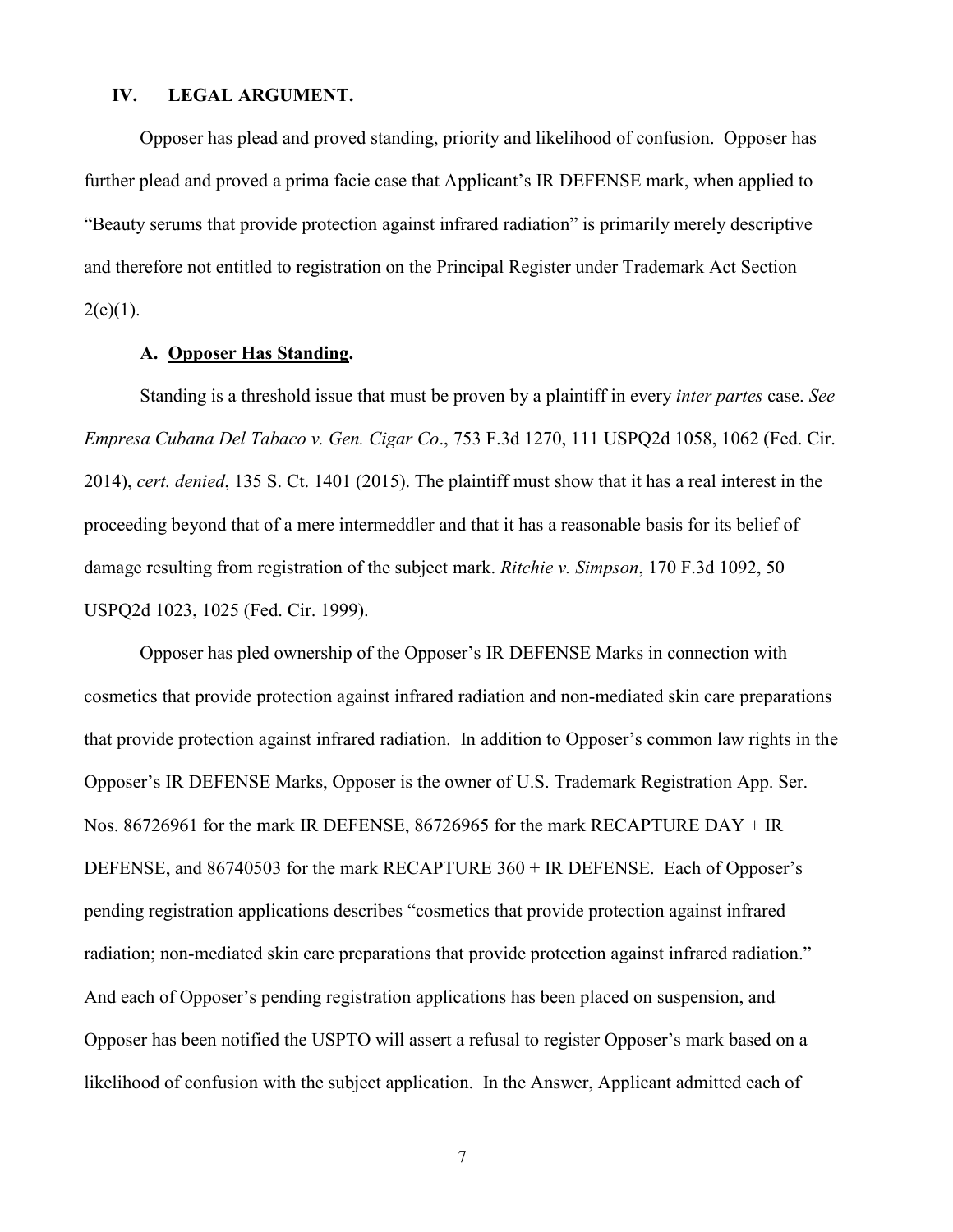Opposer's allegations relating to ownership and existence of Opposer's applications, as well as the potential 2(d) citations raised by each examining attorney. (4 TTABVUE)

 Opposer has also pled a claim of likelihood of confusion with the subject application based on Opposer's prior use of the Opposer's IR DEFENSE Marks. (1 TTABVUE at ¶¶ 13-17); *Otto Roth & Co. v. Universal Foods Corp.*, 640 F.2d 1317, 209 USPQ 40, 44 (CCPA 1981) (plaintiff may show standing based on common law rights in mark that is distinctive, inherently or otherwise); *L. & J.G. Stickley Inc. v. Cosser*, 81 USPQ2d 1956, 1964 (TTAB 2007) (cancellation petitioner's standing based on prior common law use of elements contained in defendant's registered marks); *Giersch v. Scripps Networks, Inc.*, 90 USPQ2d 1020, 1022 (TTAB 2009) ("Opposer has established his common-law rights in the mark DESIGNED2SELL, and has thereby established his standing to bring this proceeding."); *Syngenta Crop Prot. Inc. v. Bio-Chek LLC,* 90 USPQ2d 1112, 1118 (TTAB 2009) (testimony that opposer uses its mark "is sufficient to support opposer's allegations of a reasonable belief that it would be damaged …" where opposer alleged likelihood of confusion).

Based on the above, Opposer has pled and proved standing to bring this case.

### **B. Opposer Has Priority.**

 Section 2(d) prohibits registration on the basis of prior use of "a mark or trade name previously used in the United States by another and not abandoned." In this case, Opposer has priority of use.

 Applicant filed the subject application on a 1(b) basis on June 12, 2015. Applicant submitted no evidence to support a priority date any earlier than the June 12, 2015 filing date of the subject application, therefore the earliest date on which Applicant can rely is June 12, 2015.

 In contrast, the record includes undisputed evidence that Opposer has used Opposer's IR DEFENSE Marks, including IR DEFENSE, RECAPTURE DAY + IR DEFENSE, AND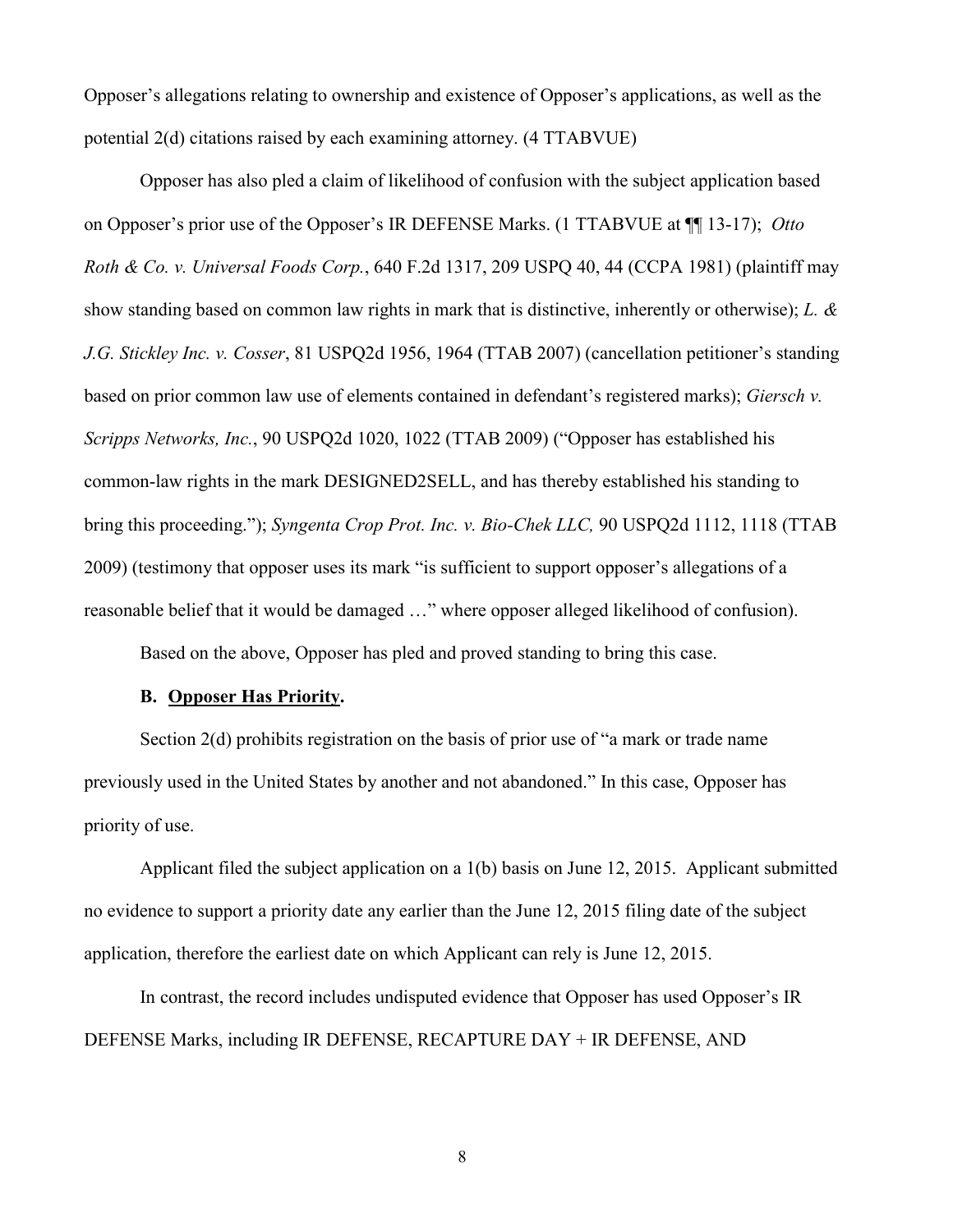RECAPTURE 360 + IR DEFENSE continuously since at least as early as October 30, 2014.

Evidence of Opposer's priority over Applicant's includes the following:

- Testimony from Andrew Surwilo, Managing Member of Opposer Christie Brinkley Skincare, LLC that, since at least as early as October 2014, and through the present date, Christie Brinkley Skincare, LLC has continuously sold skincare products and cosmetics in interstate commerce to customers throughout the United States. (10 TTABVUE at 4)
- Testimony from Andrew Surwilo, Managing Member of Opposer Christie Brinkley Skincare, LLC that, since at least as early as October 30, 2014, Opposer Christie Brinkley Skincare, LLC, has continuously used IR DEFENSE, RECAPTURE DAY + IR DEFENSE and RECAPTURE 360 + IR DEFENSE and related trademarks (collectively, the "IR DEFENSE Marks") in connection with cosmetics and non-medicated skincare products. (10 TTABVUE at 4)
- Testimony from Andrew Surwilo, Managing Member of Opposer Christie Brinkley Skincare, LLC that, each year from 2014 through the present, Opposer Christie Brinkley Skincare, LLC has made sales of cosmetics and skincare products under the IR DEFENSE Marks to a wide range of customers located throughout the United States. (10 TTABVUE at 5)
- Testimony from Andrew Surwilo, Managing Member of Opposer Christie Brinkley Skincare, LLC that, in 2014, Opposer Christie Brinkley Skincare, LLC's sales of IR DEFENSE skincare products exceeded \$269,000. (10 TTABVUE at 5)
- Testimony from Andrew Surwilo, Managing Member of Opposer Christie Brinkley Skincare, LLC that, in 2015, Christie Brinkley Skincare, LLC's sales of IR DEFENSE skincare products exceeded \$5,948,000. (10 TTABVUE at 5)
- Testimony from Andrew Surwilo, Managing Member of Opposer Christie Brinkley Skincare, LLC that, by 2017, Opposer Christie Brinkley Skincare, LLC's sales of IR DEFENSE skincare products exceeded \$26,000,000. (10 TTABVUE at 5)
- Testimony from Andrew Surwilo, Managing Member of Opposer Christie Brinkley Skincare, LLC that, since at least 2014, Christie Brinkley Skincare, LLC has operated a website at [https://trycbskin.com](https://trycbskin.com/) through which it sells IR DEFENSE and other skincare products. (10) TTABVUE at 5)
- Representative copies of actual receipts and shipping documents, authenticated by testimony from Testimony from Andrew Surwilo, from Opposer's sales of IR DEFENSE skincare products dating early as October 30, 2014. (10 TTABVUE at 6-12)
- Internet evidence consisting of customer reviews posted on Kohl's website regarding Opposer's CHRISTIE BRINKLEY REFOCUS EYE + IR DEFENSE SERUM, many of which are dated prior to Applicant's priority date. (9 TTABVUE at 32-34)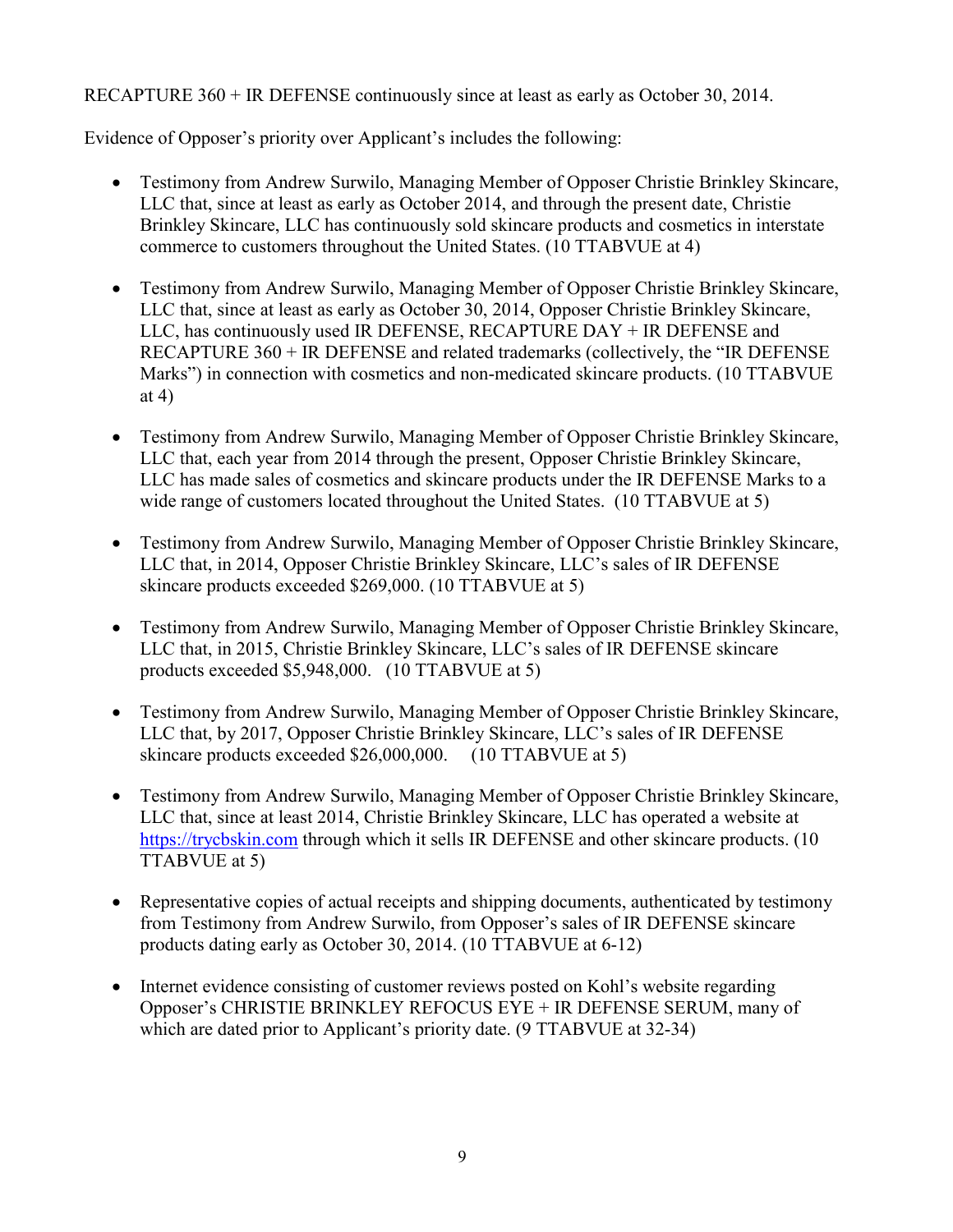Opposer has proved priority by a preponderance of the evidence. *Kohler Co. v. Baldwin Hardware Corp.*, 82 USPQ2d 1100, 1108 (TTAB 2007) (priority established by proof of prior use).

#### **C. The Subject Mark Creates a Likelihood of Confusion.**

The Board's determination under Section 2(d) is based on an analysis of all of the probative evidence of record bearing on the likelihood of confusion. *In re E.I. du Pont de Nemours & Co.*, 476 F.2d 1357, 177 USPQ 563, 567 (CCPA 1973) (setting forth factors to be considered); *see also In re Majestic Distilling Co.*, 315 F.3d 1311, 65 USPQ2d 1201, 1203 (Fed. Cir. 2003).

 In this case, Applicant's IR DEFENSE mark is identical to Opposer's IR DEFENSE mark, and is a component of Opposer's other IR DEFENSE Marks. In addition, Applicant's goods, namely "beauty serums that provide protection against infrared radiation" are merely a subset of Opposer's goods, namely "cosmetics that provide protection against infrared radiation and nonmedicated skin care preparations." Because Applicant offered no evidence limiting its channels of trade or classes of purchasers, the Board must presume them to be identical. These factors—the only du Pont factors for which the record contains probative evidence—heavily weigh in favor of finding a likelihood of confusion. *See Federated Foods, Inc. v. Fort Howard Paper Co.*, 544 F.2d 1098, 192 USPQ 24, 29 (CCPA 1976) ("The fundamental inquiry mandated by § 2(d) goes to the cumulative effect of differences in the essential characteristics of the goods and differences in the marks.").

### **1. Applicant's IR DEFENSE Mark is Confusingly Similar to Opposer's IR DEFENSE Marks.**

Applicant's IR DEFENSE mark is confusingly similar to Opposer's IR DEFENSE Marks.

When comparing marks, the test is not whether the marks can be distinguished in a side-byside comparison, but rather whether the marks are sufficiently similar in terms of their overall commercial impression that confusion as to the source of the goods offered under the respective marks is likely to result. *Midwestern Pet Foods, Inc. v. Societe des Produits Nestle S.A.*, 685 F.3d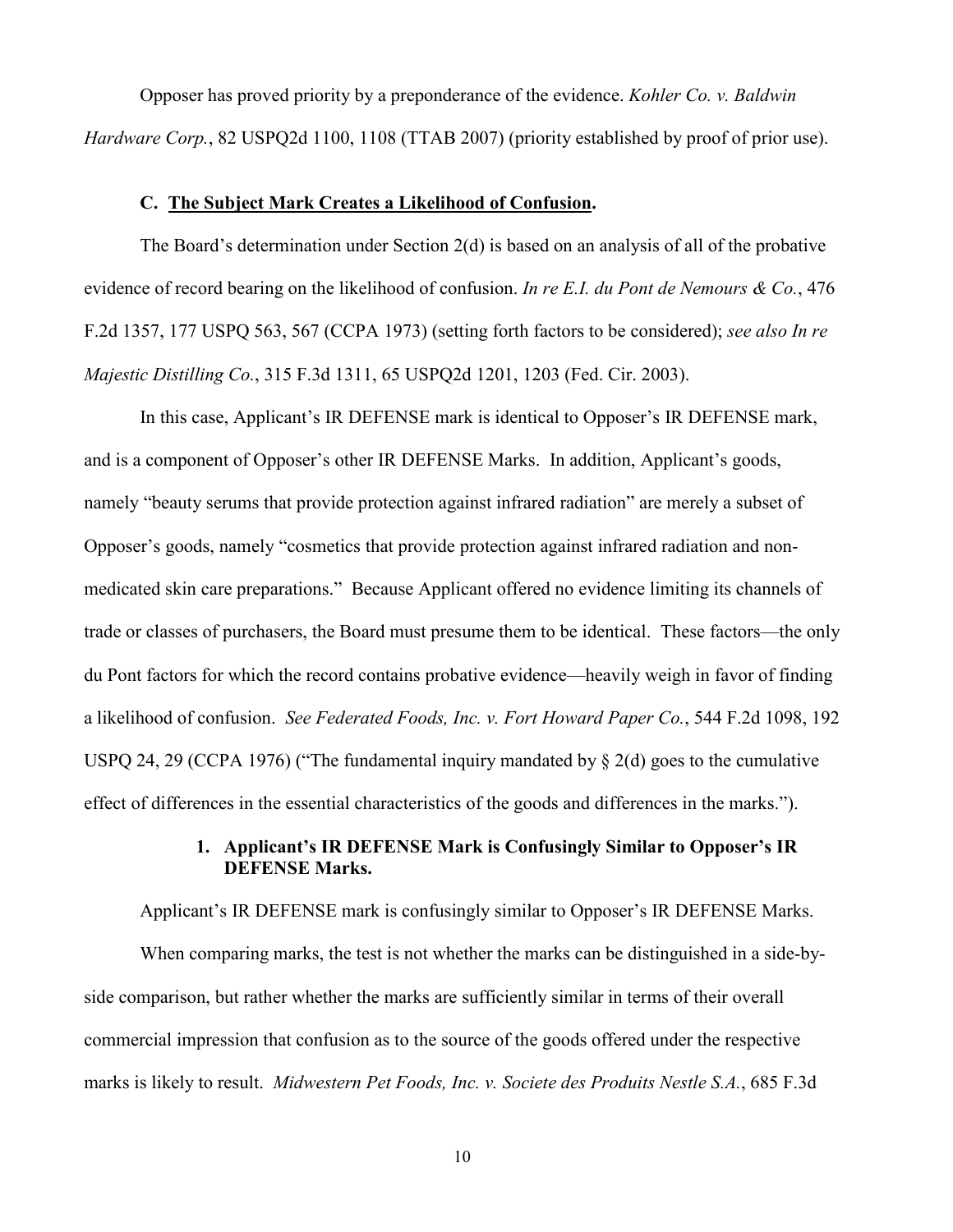1046, 1053, 103 USPQ2d 1435, 1440 (Fed. Cir. 2012); *In re Bay State Brewing Co.*, 117 USPQ2d 1958, 1960 (TTAB 2016) (quoting *Coach Servs., Inc. v. Truimph Learning LLC*, 668 F.3d 1356, 1368, 101 USPQ2d 1713, 1721 (Fed. Cir. 2012)); TMEP §1207.01(b). The proper focus is on the recollection of the average purchaser, who retains a general rather than specific impression of trademarks. *In re Bay State Brewing Co.,* 117 USPQ2d at 1960 ((citing *Spoons Rests., Inc., v. Morrison, Inc.*, 23 USPQ2d 1735, 1741 (TTAB 1991), *aff'd per curiam*, 972 F.2d 1353 (Fed. Cir. 1992)); *In re C.H. Hanson Co.*, 116 USPQ2d 1351, 1353 (TTAB 2015) (citing *Joel Gott Wines LLC v. Rehoboth Von Gott Inc.*, 107 USPQ2d 1424, 1430 (TTAB 2013)).

Although marks are compared in their entireties, one feature of a mark may be more significant or dominant in creating a commercial impression. *See In re Viterra Inc.*, 671 F.3d 1358, 1362, 101 USPQ2d 1905, 1908 (Fed. Cir. 2012); *In re Nat'l Data Corp.*, 753 F.2d 1056, 1058, 224 USPQ 749, 751 (Fed. Cir. 1985); TMEP §1207.01(b)(viii), (c)(ii). Greater weight is often given to this dominant feature when determining whether marks are confusingly similar. *See In re Nat'l Data Corp.*, 753 F.2d at 1058, 224 USPQ at 751.

In this case, Applicant's IR DEFENSE mark is identical to Opposer's IR DEFENSE mark, and is a component of Opposer's other IR DEFENSE Marks. The fact that the marks are virtually identical—and the dominant portion of each mark is in fact identical—weighs heavily in favor of finding a likelihood of confusion.

#### **2. The Goods are Identical.**

With respect to Applicant's goods, the Board must make the determination regarding the similarity of the goods based on the goods as they are identified in the application or registration, not on any extrinsic evidence of actual use. *See, e.g.*, *In re i.am.symbolic, LLC*, 866 F.3d 1315, 123 USPQ2d 1744, 1749 (Fed. Cir. 2017); *Stone Lion Capital Partners, LP v. Lion Capital LLP*, 746 F.3d 1317, 110 USPQ2d 1157, 1162 (Fed. Cir. 2014). Likelihood of confusion must be found if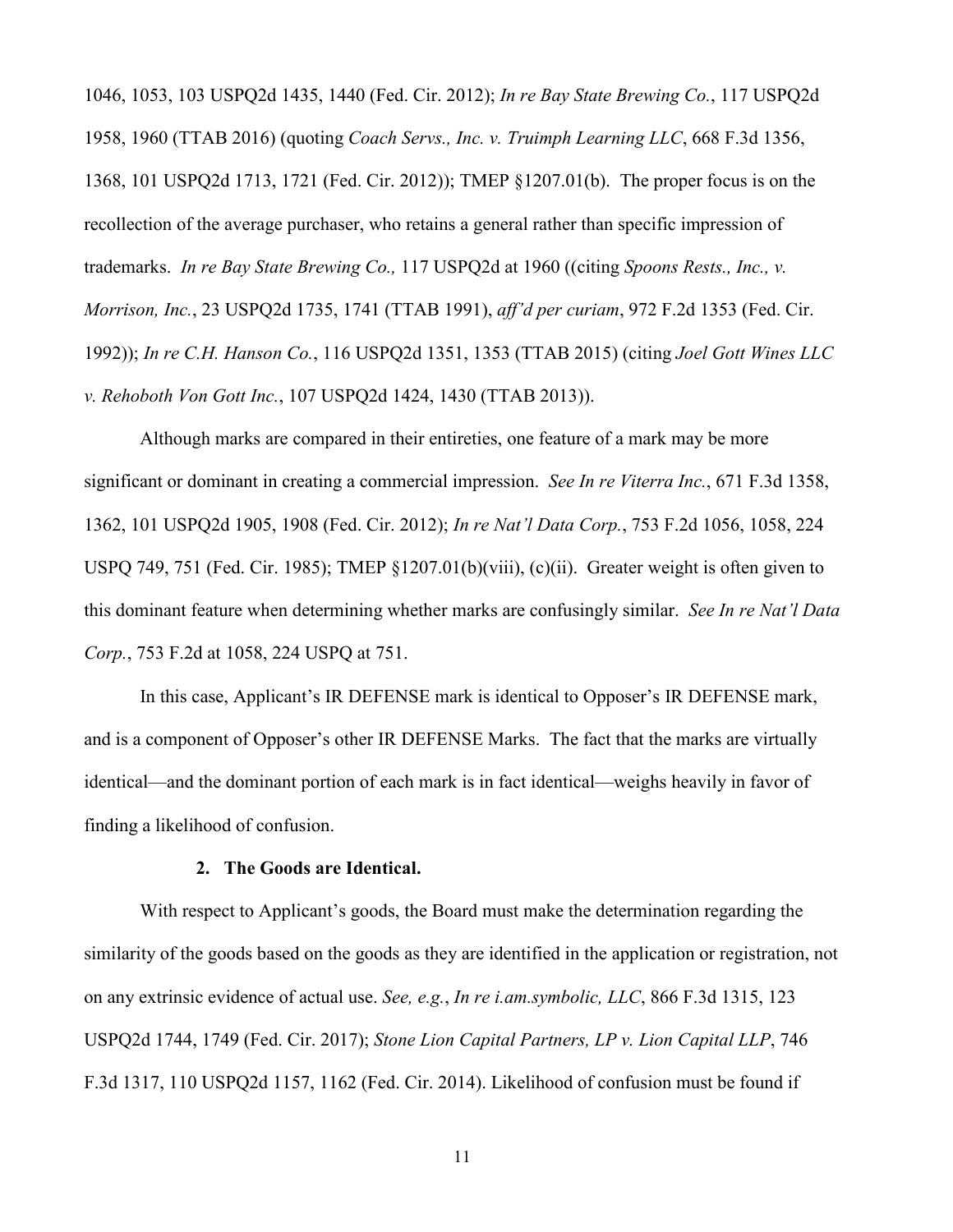there is likely to be confusion with respect to any item within the identification of goods for a particular class. *Tuxedo Monopoly, Inc. v. Gen. Mills Fun Group*, 648 F.2d 1335, 209 USPQ 986, 988 (CCPA 1981); *In re i.am.symbolic, llc*, 116 USPQ2d 1406, 1409 (TTAB 2015), *aff'd*, 123 USPQ2d 1744.

The subject application identifies Applicant's goods as "Beauty serums that provide protection against infrared radiation" in Int. Class 003. A "serum" is one type of cosmetic.<sup>[1](#page-12-0)</sup> Opposer has testified and provided evidence that it sells cosmetics under the IR DEFENSE Marks, including IR DEFENSE, RECAPTURE DAY + IR DEFENSE and RECAPTURE 360 + IR DEFENSE (*e.g.*, Surwilo Declaration 10 TTABVUE p. 4).

 Accordingly, Opposer has proved by a preponderance of the evidence that it sells cosmetics under the mark IR DEFENSE, which are which are identical to goods identified in the subject application.

The identical nature of the Opposer's and the Applicant's goods weighs heavily in favor of finding a likelihood of confusion.

### **3. The Trade Channels and Classes of Purchasers are Identical.**

Because there are no limitations or restrictions as to trade channels or classes of purchasers in the subject application, the Board must presume that Applicant's goods are marketed in all normal trade channels for the identified goods and to all normal classes of purchasers of them. *See, e.g*., *Coach Servs.,Inc. v. Triumph Learning LLC*, 668 F.3d 1356, 101 USPQ2d 1713, 1722 (Fed. Cir. 2012).

 $\overline{a}$ 

<span id="page-12-0"></span><sup>1</sup> *See, e.g*., the definition of "serum" at merriam-webster.com, which defines "serum" as "a usually lightweight cosmetic preparation especially for use on the face." The Board may take judicial notice of definitions from dictionaries, including online dictionaries that exist in printed format or have regular fixed editions. *E.g., In re C.H. Hanson Co.*, 116 USPQ2d 1351, 1355 n.10 (TTAB 2015).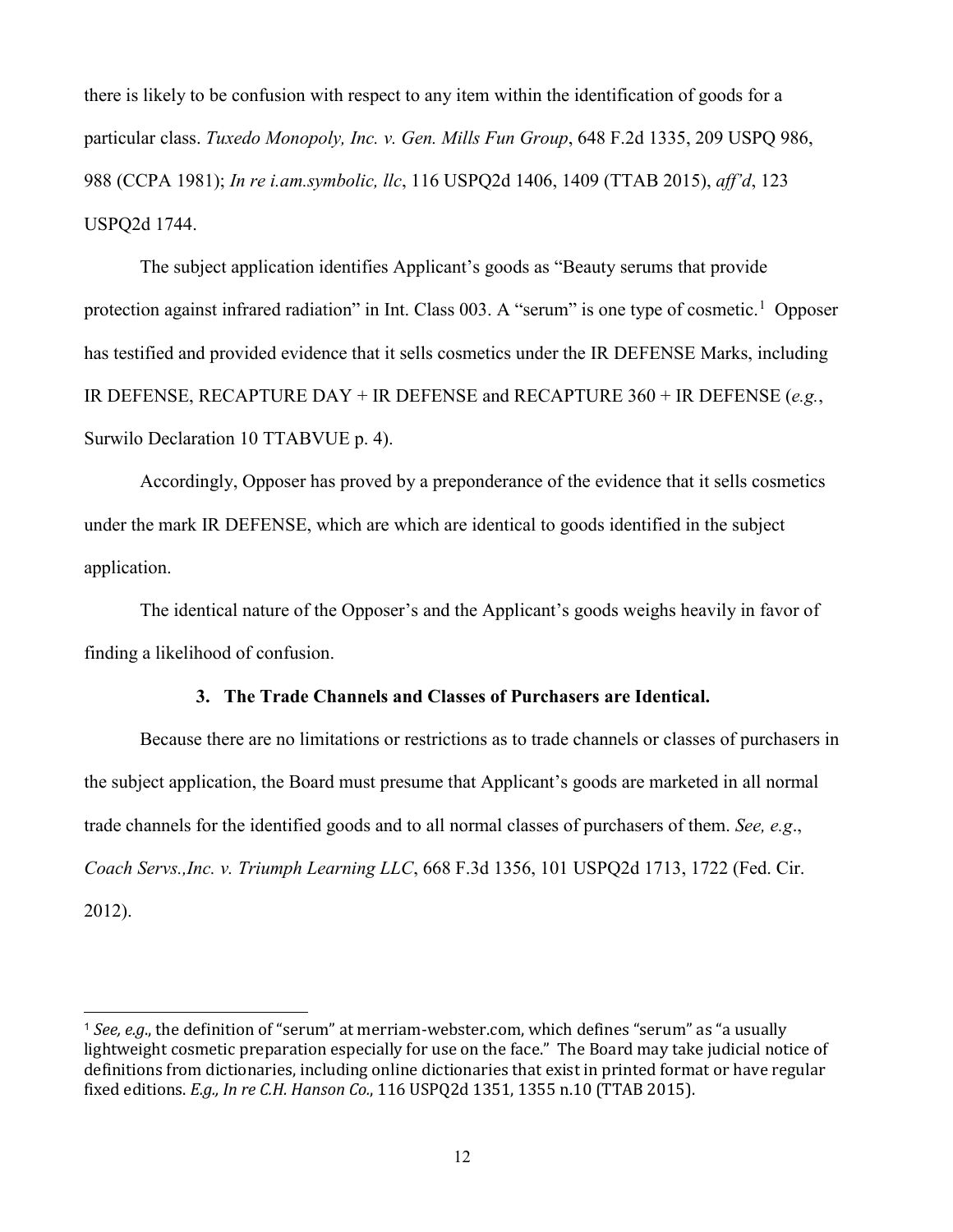Opposer's goods are marketed in all normal trade channels for cosmetics, to all normal

classes of purchasers of cosmetics, which are the identical trade channels and classes of purchasers

in which Applicant markets its goods, and therefore Applicant's customers are also the same types of

customers to whom Opposer markets its goods.

The fact that the trade channels and classes of purchasers of both Applicant's and Opposer's goods are identical weighs heavily in favor of finding a likelihood of confusion.

### **D. The Subject Mark is Primarily Merely Descriptive and Must Be Refused Registration under Section 2(e)(1).**

Under Trademark Act Section 2(e)(1),

No trademark by which the goods of the applicant may be distinguished from the goods of others shall be refused registration on the principal register on account of its nature unless it … (e) Consists of a mark which, (1) when used on or in connection with the goods of the applicant is merely descriptive or deceptively misdescriptive of them….

A term is merely descriptive if it describes an ingredient, quality, characteristic, function, feature, purpose, or use of the specified goods or services. *See In re Dial-A-Mattress Operating Corp.*, 240 F.3d 1341, 57 USPQ2d 1807, 1812 (Fed. Cir. 2001) ("'1- 888-M-A-T-R-E-S-S' … immediately conveys the impression that a service relating to mattresses is available by calling the telephone number."); *In re Gyulay*, 820 F.2d 1216, 3 USPQ2d 1009 (Fed. Cir. 1987). It is not necessary that the term describe all of the properties or functions of the goods or services in order for it to be considered to be merely descriptive thereof; rather, it is sufficient if the term describes a significant attribute or idea about them. Moreover, whether a term is merely descriptive is determined not in the abstract but in relation to the goods or services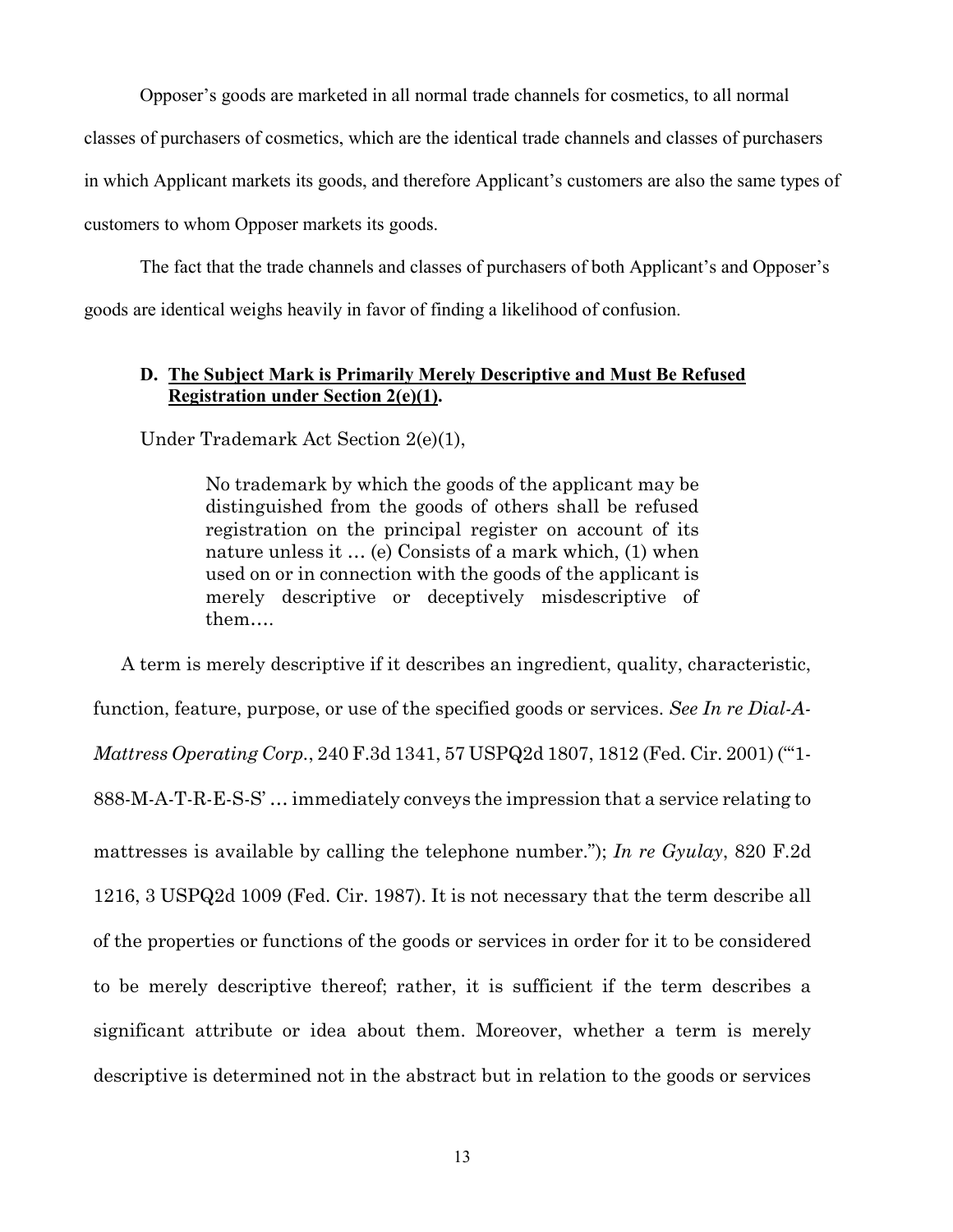for which registration is sought, the context in which it is being used or is intended to be used on or in connection with those goods or services and the possible significance that the term would have to the average purchaser of the goods or services because of the manner of such use. *See In re Omaha Nat'l Corp*., 819 F.2d 1117, 2 USPQ2d 1859, 1861 (Fed. Cir. 1987); *In re Bright-Crest, Ltd*., 204 USPQ 591, 593 (TTAB 1979). In other words, the Board must evaluate whether someone who knows what the goods are will understand the mark to convey information about them. *DuoProSS Meditech Corp. v. Inviro Med. Devices, Ltd.,* 695 F.3d 1247, 103 USPQ2d 1753, 1757 (Fed. Cir. 2012); *In re Tower Tech Inc.*, 64 USPQ2d 1314, 1316- 17 (TTAB 2002)).

Applicant's IR DEFENSE mark immediately conveys knowledge of a significant quality, function, feature or purpose of the identified goods, namely "Beauty serums that provide protection against infrared radiation."

Applicant, by way of the disclaimer statement of "IR" in the subject application has already conceded the descriptive nature of the term IR as it applies to the goods. Moreover, the record contains evidence that IR is a common abbreviation for "infrared." (Dictionary definition for IR from Webster's Third New International Dictionary, Unabridged, s.v, found at 9 TTABVUE at 20).

The record contains evidence that "DEFENSE" is defined as a "means or method of defending or protecting oneself, one's team, or another" (Dictionary definition for DEFENSE from Webster's Third New International Dictionary, Unabridged, s.v, found at 9 TTABVUE at 21).

The record contains evidence that "PROTECTION" is defined as a "means or method of defending" (Dictionary definition for PROTECTION as found in Webster's Third New International Dictionary, Unabridged, s.v, found at 9 TTABVUE at 19).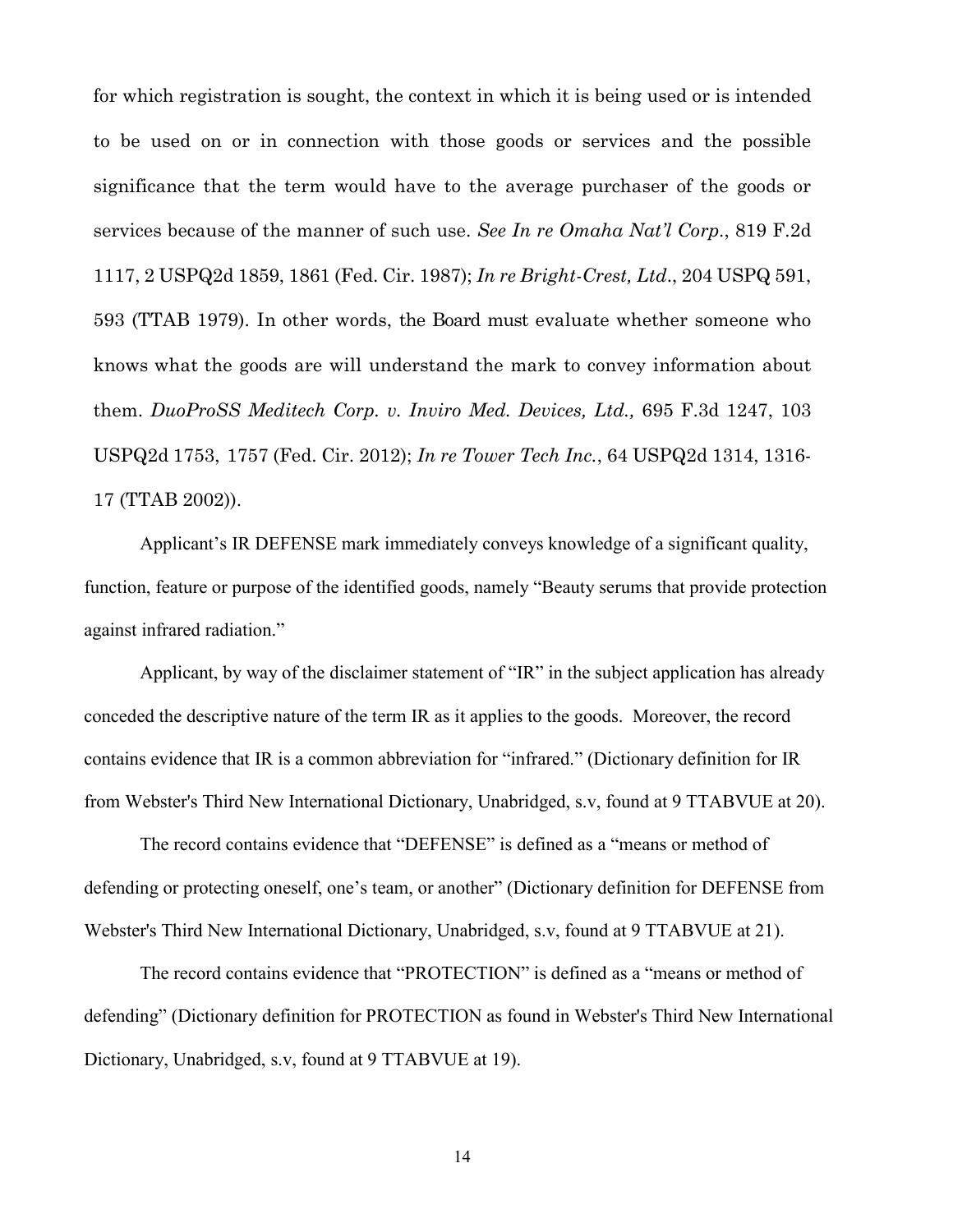Applicant described its goods as "beauty serums that provide protection against infrared radiation." By Applicant's own identification, the purpose and function of the goods is to provide "protection against infrared radiation." "IR defense" immediately conveys this purpose and function—indeed, based on the dictionary definitions, protection and defense are synonymous. "IR defense" is nothing more than an alternative way of stating "protection against infrared radiation."

### **V. SUMMARY.**

The evidence of record establishes that Opposer has standing and priority. There is overwhelming evidence that the marks sound identical, look similar and have the same meaning, and Opposer's goods are identical to Applicant's goods. Because Applicant offered no admissible evidence limiting its channels of trade or classes of purchasers, the Board must also presume the channels of trade and customers to be identical. Each of these factors—the only *du Pont* factors for which the record contains probative evidence—heavily weigh in favor of finding a likelihood of confusion.

Separately, the record contains overwhelming evidence that Applicant's IR DEFENSE mark is primarily merely descriptive of beauty serums that provide protection against infrared radiation. Because Applicant's mark does nothing more than immediately describe a purpose feature or function of Applicant's goods, Applicant's mark is not entitled to registration on the principal register.